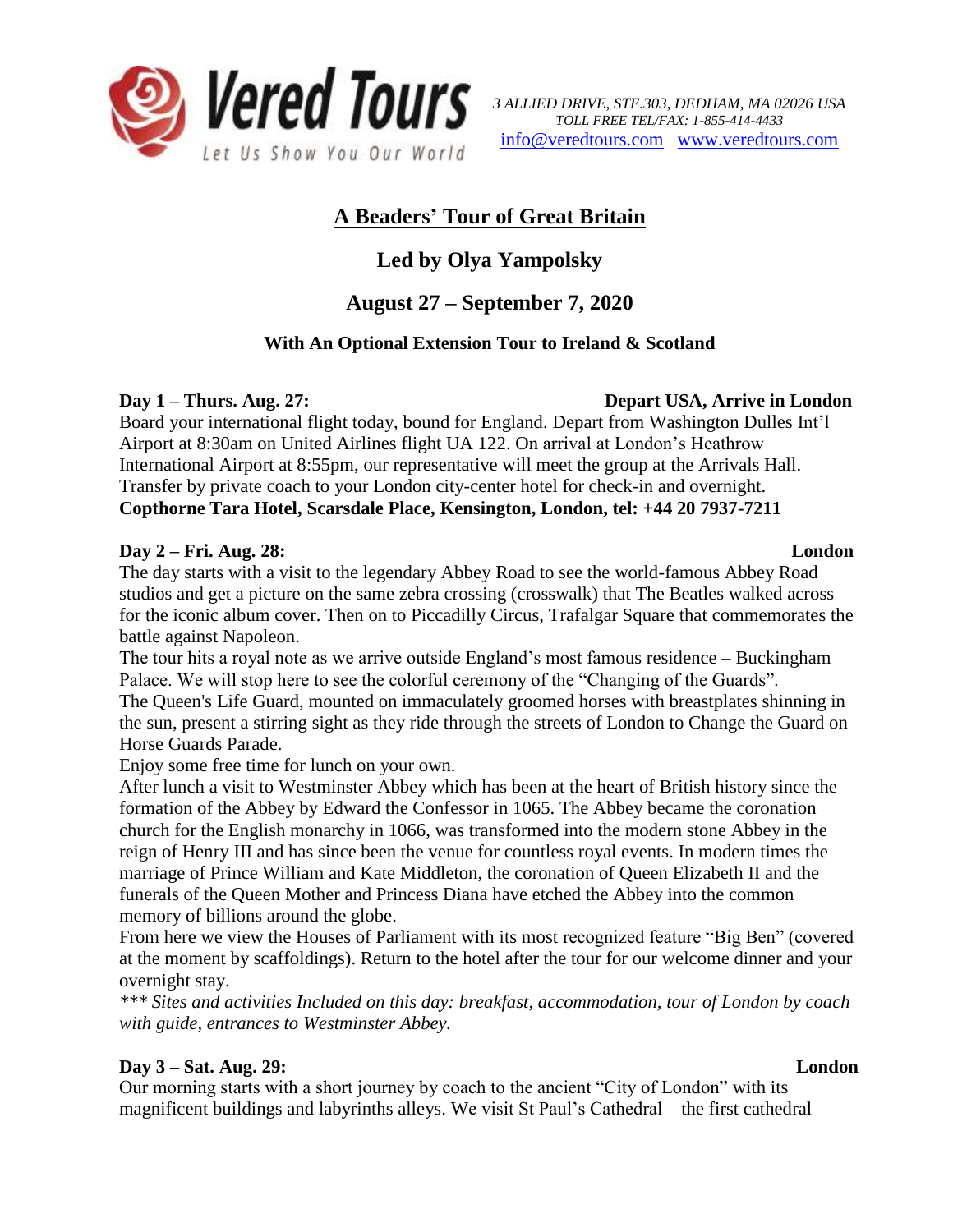appeared in 607, the  $5<sup>th</sup>$  in the same place is the masterpiece of the great English architect, Sir Christopher Wren.St Paul's Cathedral is where the wedding of Princess Diana and Prince Charles took place.

From here we pass by Manson House, the Bank of England and The Old Stock Exchange to Leaden Hall Market a beautiful covered market in the City of London. Under the elegant Victorian roof there are stalls, restaurants, shops and pubs to enjoy.

Free time for lunch.

After lunch, a visit to the Tower of London – a 1000-year-old fortress that hides a past full of torture, execution and major historical events. See the sparkling Crown Jewels, guarded by the Beefeaters and explore the tower that was once a Royal Palace, prison and zoo!

We escape the Tower for a relaxing River Thames Boat Ride and from the boat you will get different and privileged views of some attractions near the Thames, such as Tower Bridge, Millennium Bridge, the St. Paul Cathedral Dome, Big Ben, the London Eye. Dinner is on your own.

*\*\*\* Sites and activities Included on this day: breakfast, accommodation, tour of London by coach with guide, entrances to St Paul's Cathedral, Tower of London and Boat ride.*

### **Day 4 – Sun. Aug. 30: Bournemouth**

Early departure to Bournemouth. For the beaders in the group, the beadwork course will begin. For the non-beaders in the group, enjoy a "Hop on hop off tour" - a fantastic open top double decker bus tour of Poole Bay and the Sandbanks peninsula. The tour will take us to all the main sights with fine views across Poole Bay and Poole Harbor along the way. Check-in to our hotel for an overnight stay. Dinner is on your own.

*\*\*\* Sites and activities Included on this day: breakfast, accommodation, transfer by coach to Bournemouth and hop on hop off tour of Bournemouth area.*

**Hilton Hotel Bournemouth, Terrace Road, Bournemouth, tel: +44 120 280-4775**

### **Day 5 – Mon. Aug. 31: Bournemouth**

 $2<sup>nd</sup>$  day of the beadwork course

The non-beader part of the group: We start the day travelling to Abbotsbury, known for its swannery and surviving abbey buildings, including St Catherine's Chapel, a 14th-century pilgrimage chapel that stands on a hill between the village and the coast. Here we visit Subtropical Gardens - Probably one of the best gardens of its type in the world – a magnificent Victorian walled garden set in 20 acres of woodland valley.

Free time for lunch

Then the tour continues with a stroll through the seaside town of Weymouth, with its sandy beach, dotted with colorful beach huts and backed by Georgian houses.

The day will finish with a drive through the Isle of Portland which is a limestone island. Return to the hotel for our farewell dinner (for this first part of the tour!!) and overnight stay. *\*\*\* Sites and activities Included on this day: breakfast, accommodation, tour of Abbotsbury, Weymouth and Isle of Portland by coach with guide, entrance to Subtropical Gardens.*

For those not continuing on the extension tour, transfer to London for your return flight to the USA. Depart on flight UA919, departing Heathrow at 12:15pm, arriving at Dulles at 3:20pm.

### **Extension Tour to Liverpool, Dublin, Belfast & Edinburgh**

### **Day 6 – Tues. Sept. 1: London or Extension Tour**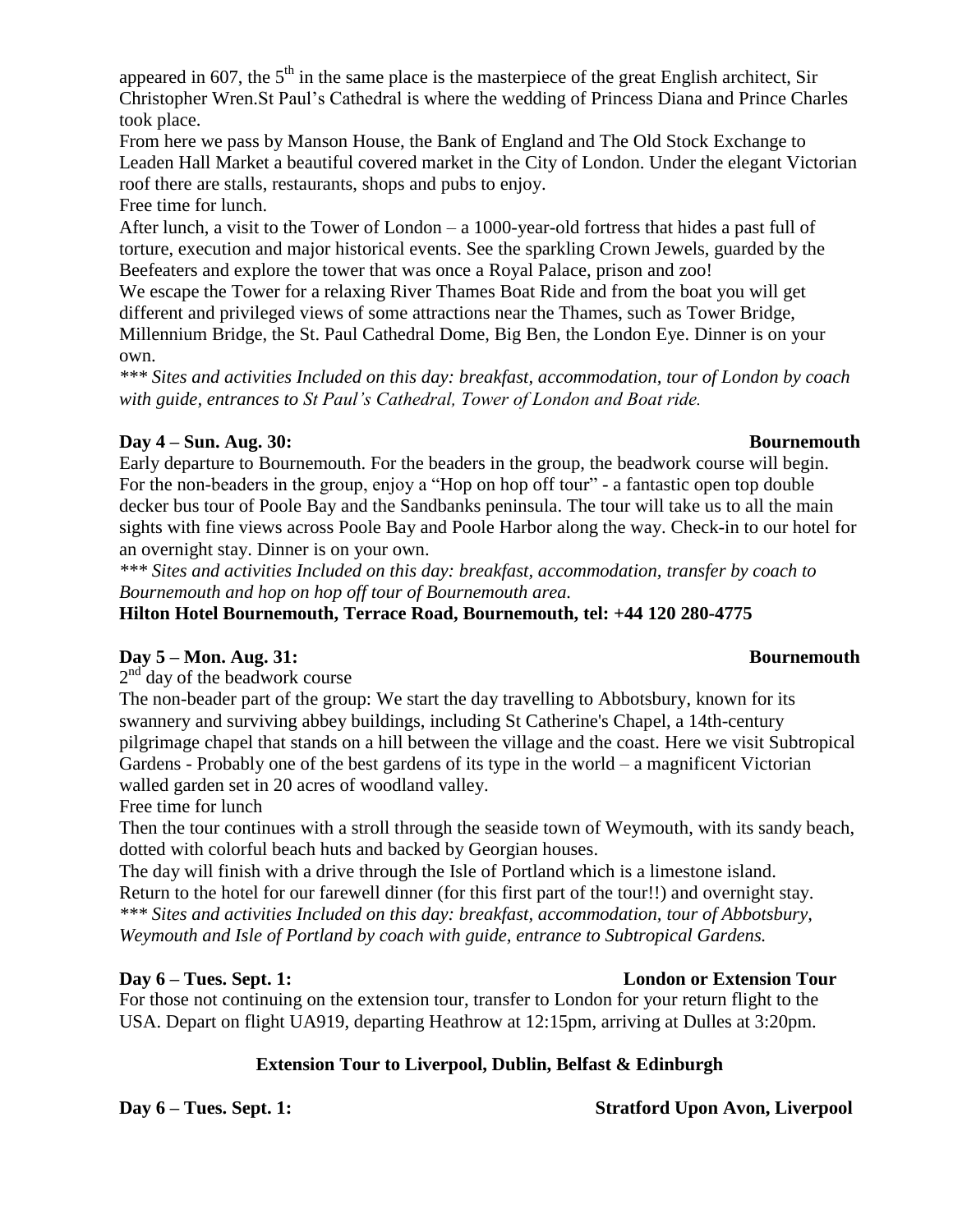For those continuing on the extension tour, transfer to Stratford Upon Avon and Liverpool. This morning we travel through the fascinating villages of the Cotswold until we reach Stratford-Upon-Avon. Visit Shakespeare`s birthplace and see Anne Hathaway`s cottage- a lovely thatched and timbered cottage, where his wife Anne Hathaway was born.

We continue to Liverpool - a city of great tradition, fabulous humor and stunning architecture. Here we will twist and shout at a number of iconic Liverpool locations including The Liver Building, St George's Hall and Albert Dock which contains the Beatles Museum (visit) and Museum of Liverpool. We will also walk through Mathew Street, the home of the world-famous Cavern Club where the Beatles first played to excited local crowds. Dinner is on your own. Overnight in Liverpool.

*\*\*\* Sites and activities Included on this day: breakfast, accommodation, tour by coach with guide, entrances to Shakespeare's Birthplace.*

**Radisson Blu Hotel, 107 Old Hall St., Liverpool, tel: +44 151 966-1500**

### **Day 7 – Wed. Sept. 2: Dublin**

This morning we take a ferry to Ireland - "The Emerald Isle".

Arrival and begin the tour of the city of Dublin, whose history dates back to the Viking era and traces of this historical past are still visible in the alleys of the ancient city. This ancient city has wonderful cathedrals and churches, we see St Patrick`s Cathedral and Christ Church, art galleries, museums and historic buildings, but it is known above all for its Georgian squares and its splendid public gardens. Photo stop at Trinity College founded in 1592 by Elizabeth I, with a rich library which boasts the famous, beautifully illuminated, 9th century Book of Kells.

The tour is completed by a stop at the world-famous Guinness Black Beer Store for the "Guiness Experience". Dinner is on your own.

\*\*\* Sites and activities Included on this day: breakfast, accommodation, tour of Dublin by coach with guide and ferry crossing.

**Mespil Hotel, 50-60 Mespil Road, Dublin, Ireland, tel: +353 1 488-4600**

### **Day 8 – Thurs. Sept. 3: Belfast**

We depart this morning to Belfast - famous for its industrial past and turbulent history.

The tour will pass by some of the key areas of the city such as Belfast Castle with its prominent position 400 feet above sea level. Its location provides unobstructed views of the city. We will visit the Town Hall with its beautiful Baroque Revival, St Anne's Cathedral, Stormont Parliament – Northern Ireland Parliament (if open), Belfast Peace Wall and Titanic Quarter where we finish the day with a visit to fascinating Titanic Belfast. Dinner is on your own.

\*\*\* Sites and activities Included on this day: breakfast, accommodation, tour of Belfast by coach with guide and entrance to Town Hall.

**Europa Hotel Belfast City, Great Victoria Street, Belfast, N. Ireland, tel: +44 28 9027-1066**

### **Day 9 – Fri. Sept. 4: Belfast**

Full day tour to locations of the "Game of Thrones" which will give you a chance to see iconic sites such as Cushendun – with a visit to the cave which featured Melisandre giving birth to the shadow assassin, Ballintoy Harbor, where Theon Greyjoy came back to Pyke Harbor. This is so recognizable there has even been a plaque erected and The Dark Hedges – possibly the most recognizable of the locations where Arya Stark makes her escape down The Kings Road. The tour will include these as well as other gems of Northern Ireland including Carrick-a-Rede and the Giant's Causeway located along the stunning Antrim coast. Dinner is on your own. *\*\*\* Sites and activities Included on this day: breakfast, accommodation, tour by coach with guide, entrances to Giant's Causeway, Cushendun Caves* and Carrick-a-Rede.